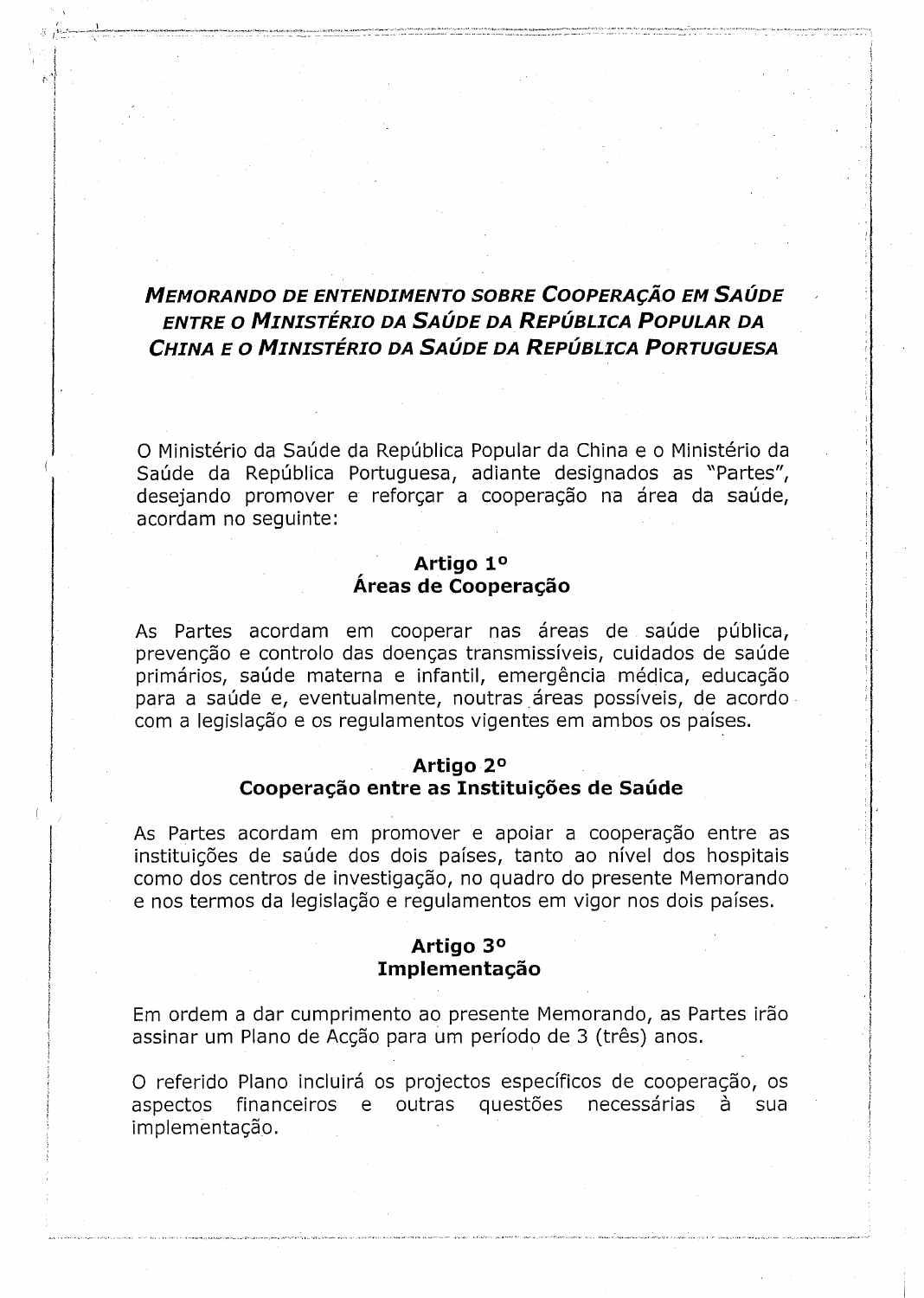# **Artigo 4°** Resolucao **de Diferendos**

Todo e qualquer diferendo que surja durante a aplicação do presente Memorando será resolvido mediante consultas ou negociações entre as Partes.

# **Artigo 5° Vigência e Extinção**

O presente Memorando terá a vigência de 5 (cinco) anos, a partir da data da sua assinatura e será prorrogado por um período de igual duração, a menos que seja denunciado por escrito, por qualquer das Partes, mediante notificação prévia de 6 (seis) meses, através dos canais diplomáticos.

Em caso de extinção do presente Memorando, tal não poderá afectar a conclusão dos projectos de cooperação definidos no Plano de Acção.

Feito em Lisboa, aos 9 de Novembro de 2004, nas Ifnguas chinesa, inglesa e portuguesa, em duplicado, fazendo igualmente fé os textos das diversas versões linguísticas. Em caso de divergência, prevalece o texto da versão inglesa.

Pelo Ministério da Saúde da República Popular da China

*r* I

Pelo Ministério da Saúde da República Portuguesa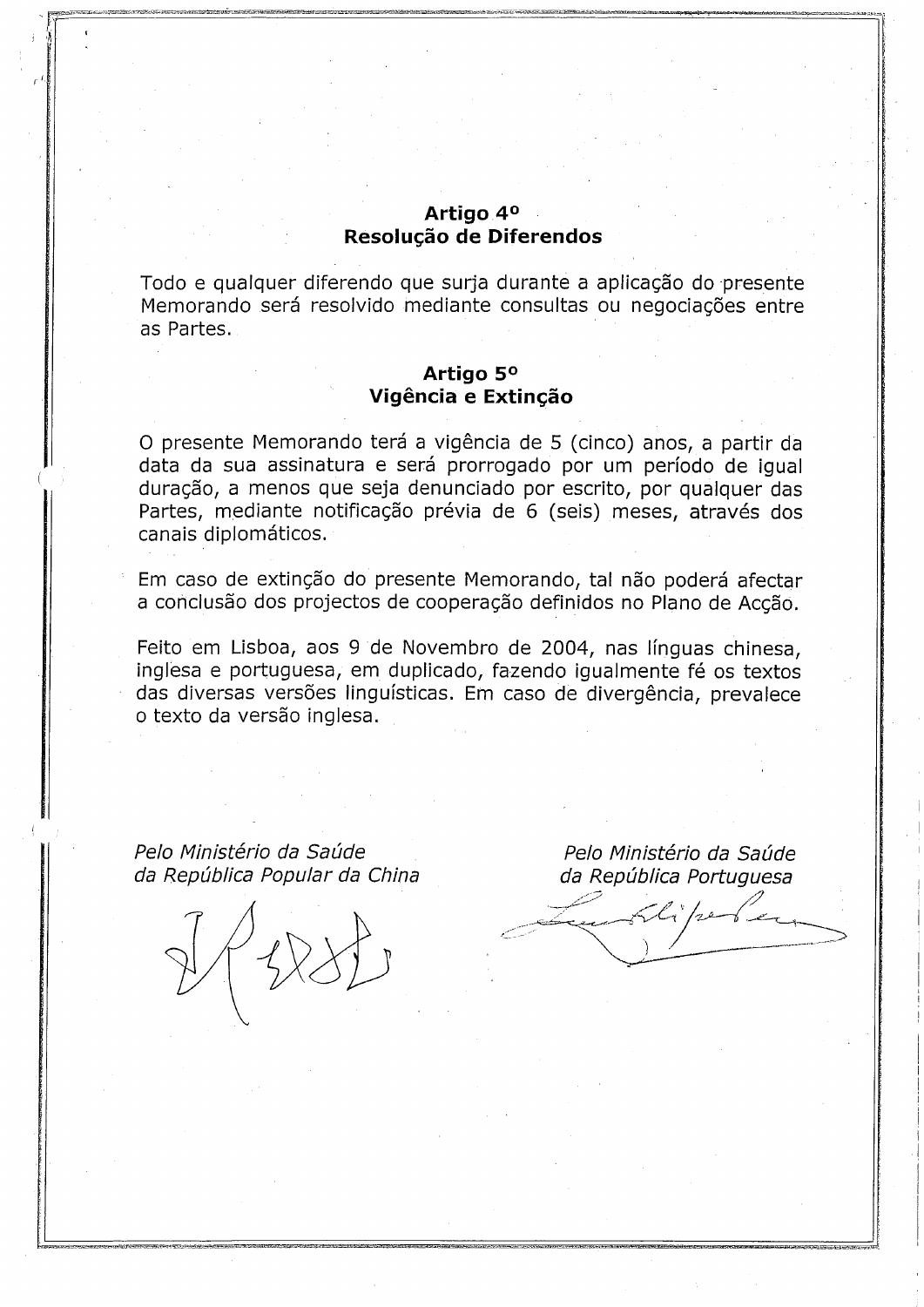# *MEMORANDUM OF UNDERSTANDING BETWEEN THE MINISTRY OF HEALTH OF THE PEOPLE'S REPUBLICOF CHINA AND THE MINISTRY OF HEALTH OF THE PORTUGUESE REPUBLIC CONCERNING HEALTH COOPERATION*

The Ministry of Health of the People's Republic of China and the Ministry of Health of the Portuguese Republic hereinafter referred to as the "Parties",

Desiring to promote and strengthen cooperation of mutual interest in the field of health,

HAVE AGREED AS FOLLOWS:

**I** 

, .1

# **Article 1 Areas of Cooperation**

The Parties agree to cooperate in the areas of public health, comrnumcable diseases prevention and control, primary health care, maternal and child health, emergency medicine, health education and other areas as needed and possible, and in accordance with their prevailing laws and regulations.

### **Article 2**

#### **Cooperation among** Health **Institutions**

The Parties will encourage and support cooperation between govemment's health institutions such as hospitais and research institutes in their respective countries in the framework of this Memorandum of Understanding in accordance with the prevailing laws and regulations of both countries.

## **Article** 3 **Implementation**

In order to implement this Memorandum of Understandjng the Parties will sign a Plan of Action for a period of 3 (three) years. The Plan of Action shall define specific items of cooperation, financial aspects and other necessary implementation arrangements.

I

**International Companion**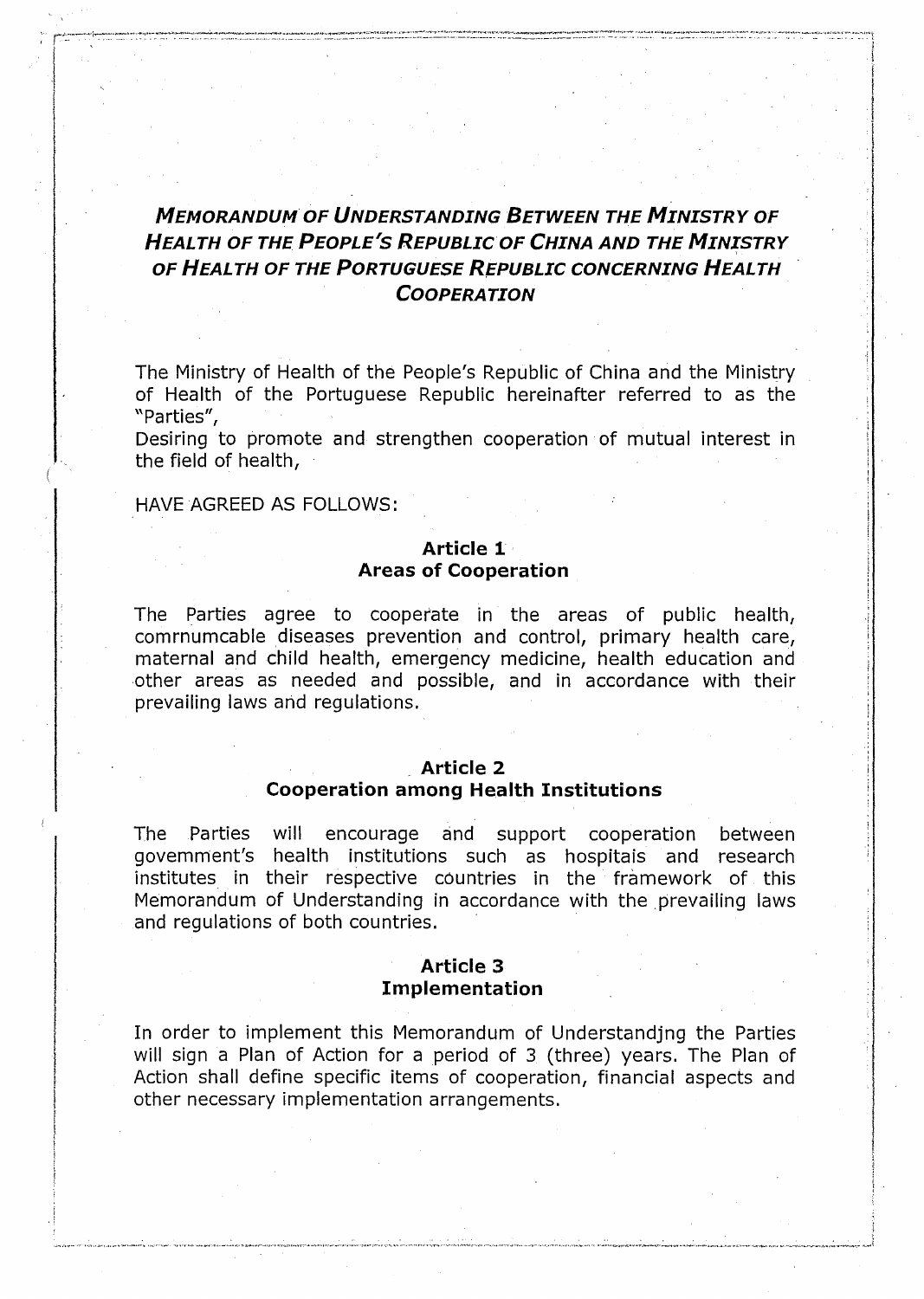# Article 4 **Settlement of Differences**

Any di fference between the Parties concerning the implementation of this Memorandum of Understanding shall be settled through consultation or negotiations.

## **Article 5 Entry into Force and Term**

This Memorandum of Understanding will come into force on the date of its signing, and shall remam in force for 5 (five) years and shall be extended for a successive period of 5 (five) years unless it is denounced in writing by either Party giving 6 (six) months notice in advance through diplomatic channels.

Should this Mémorandurn of Understanding be terminated, the terrnination of the Memorandum shall not affect the conclusion of any specific cooperation defined under the Plan of Action.

Done in Lisbon, in this ninth day of November 2004, in two originals, each in Portuguese, Chinese and English languages, all texts being equally authentic. In case of any divergence, the English text shall prevail.

For the Ministry of Health of The People's Republic of China

For the Ministry of Health of the Republic of Portugal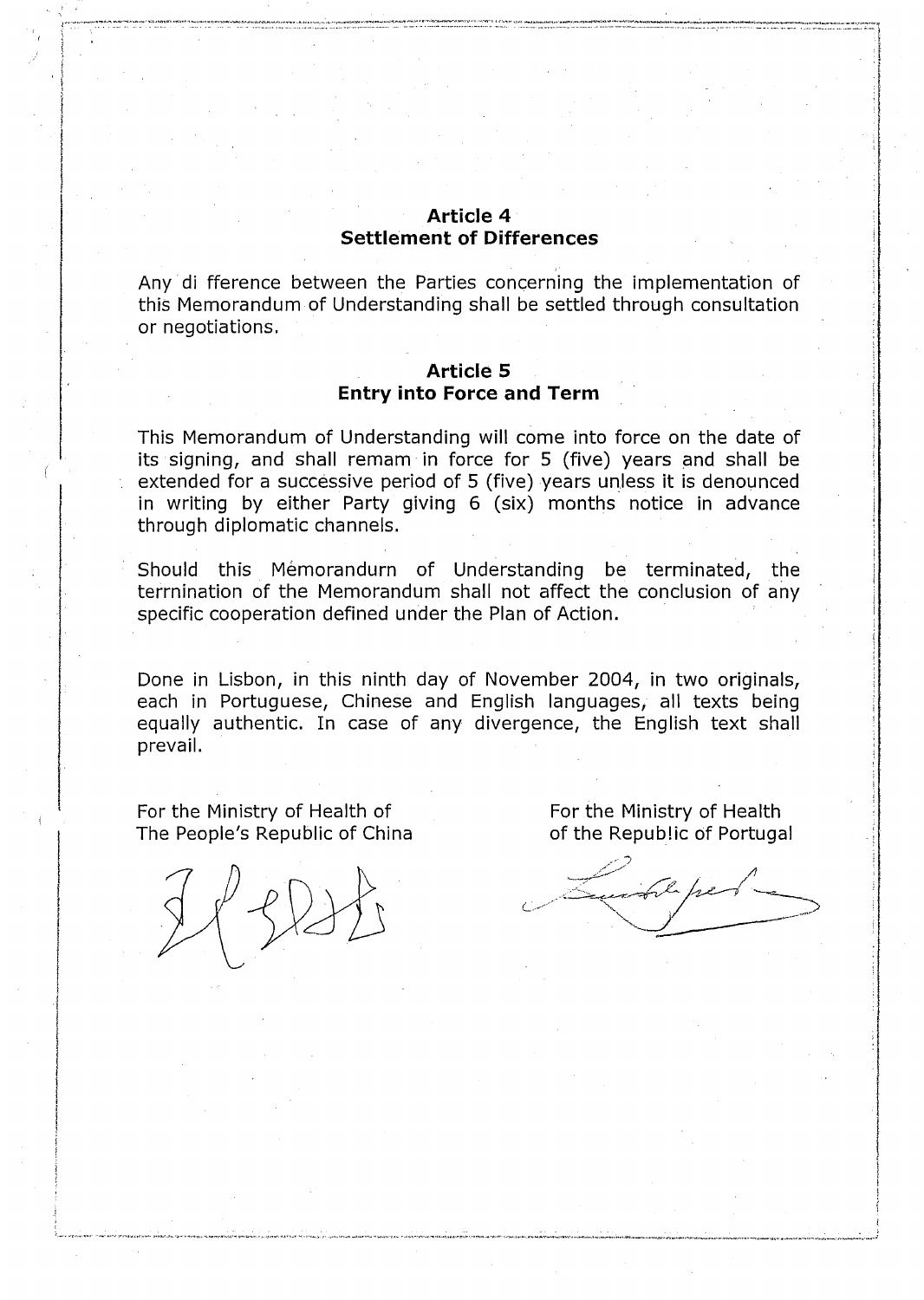# 葡萄牙共和国卫生部和中华人民共和国卫生部 关于卫生合作的谅解备忘录

葡萄牙共和国卫生部和中华人民共和国卫生部(以下简称 "双方")愿意发展和加强卫生领域的合作,达成协议如下:

#### 第一条 合作的领域

缔约双方同意根据需要和可能,并根据双方国家的有关法 律和法规,主要在公共卫生、传染病预防及控制、基层卫生、妇幼 卫生、急救医学、健康教育等领域进行合作。

#### 第二条 卫生机构的合作

缔约双方鼓励和支持两国的卫生机构(包括医院和科研单 位)在本谅解备忘录框架内,根据双方国家的有关法律和法规开 展合作。

#### 第三条 执行

为执行本谅解备忘录,缔约双方将签订为期三年的执行计 划。该执行计划将包括合作的具体项目、财务规定及其他必要 的活动安排。

 $\cdot$  1  $\cdot$